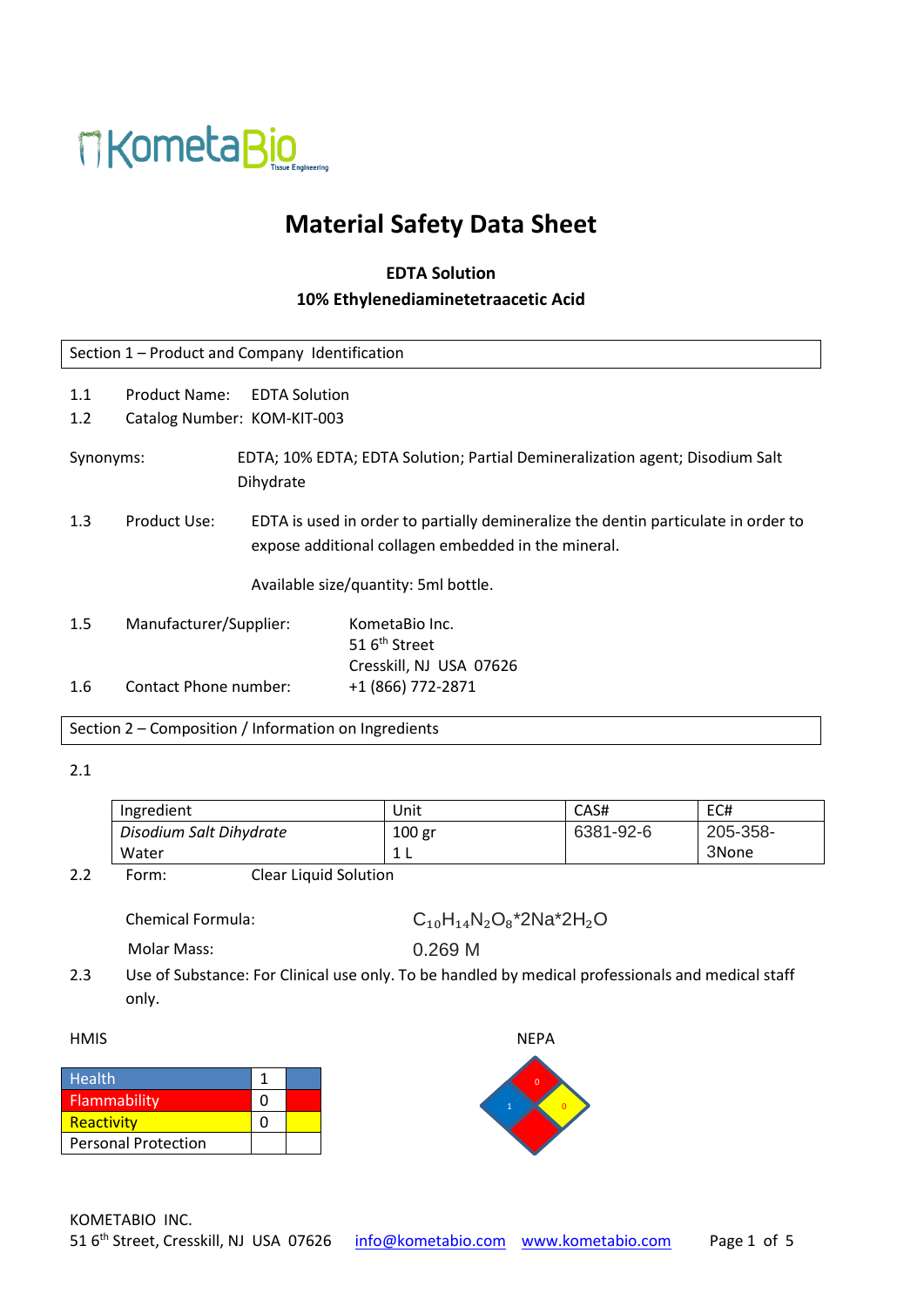### 2.4 Precautionary Measures to Minimize Risks and Potential Hazards:

- 2.4.1 Work according to internationally accepted safety standards and protocols.
- 2.4.2 Do not handle the product until all safety precautions have been read and understood.
- 2.4.3 Read the product labels and/or product insert.

2.4.4 Use the necessary personal protection equipment as required before coming in to contact with the product.

2.4.5 Keep away from heat/hot surfaces/sparks/open flames. No smoking.

- 2.4.6 Use explosion-proof electrical/lighting/ventilation equipment.
- 2.4.7 Use only in well ventilated areas.
- 2.4.8 Dispose of any chemical residues, spills or accompanying waste property.
- 2.4.9 Wash hands thoroughly after handling.
- 2.4.10 Use of product by authorized and trained personnel only.

Section 3 – Hazards Identification

GHS-US classification Acute toxicity (oral) Category 4 H302 Skin corrosion/irritation Category 2 H315 Serious eye damage/eye irritation Category 2A H319 Specific target organ toxicity (single exposure) Category 3 H335 Full text of H statements : see section 16

#### Section 4 – First Aid Measures

| First-aid measures general :            | Never give anything by mouth to an unconscious person. If you<br>feel unwell, seek medical advice (show the label where possible).                                                   |
|-----------------------------------------|--------------------------------------------------------------------------------------------------------------------------------------------------------------------------------------|
| First-aid measures after inhalation :   | Remove victim to fresh air and keep at rest in a position<br>comfortable for breathing. Call a POISON CENTER or<br>doctor/physician if you feel unwell.                              |
| First-aid measures after skin contact : | Wash with plenty of soap and water. Wash contaminated clothing<br>before reuse. If skin irritation occurs: Get medical<br>advice/attention.                                          |
| First-aid measures after eye contact :  | Rinse cautiously with water for several minutes. Remove contact<br>lenses, if present and easy to do. Continue rinsing. If eye irritation<br>persists: Get medical advice/attention. |
| First-aid measures after ingestion :    | Rinse mouth. Do NOT induce vomiting. Obtain emergency medical<br>attention. Call a POISON CENTER or doctor/physician if you feel<br>unwell.                                          |
| Symptoms/injuries after inhalation :    | May cause respiratory irritation.                                                                                                                                                    |
| Symptoms/injuries after skin contact :  | Causes skin irritation.                                                                                                                                                              |
| Symptoms/injuries after eye contact :   | Causes serious eye irritation.                                                                                                                                                       |
| Symptoms/injuries after ingestion :     | Swallowing a small quantity of this material will result in serious<br>health hazard.                                                                                                |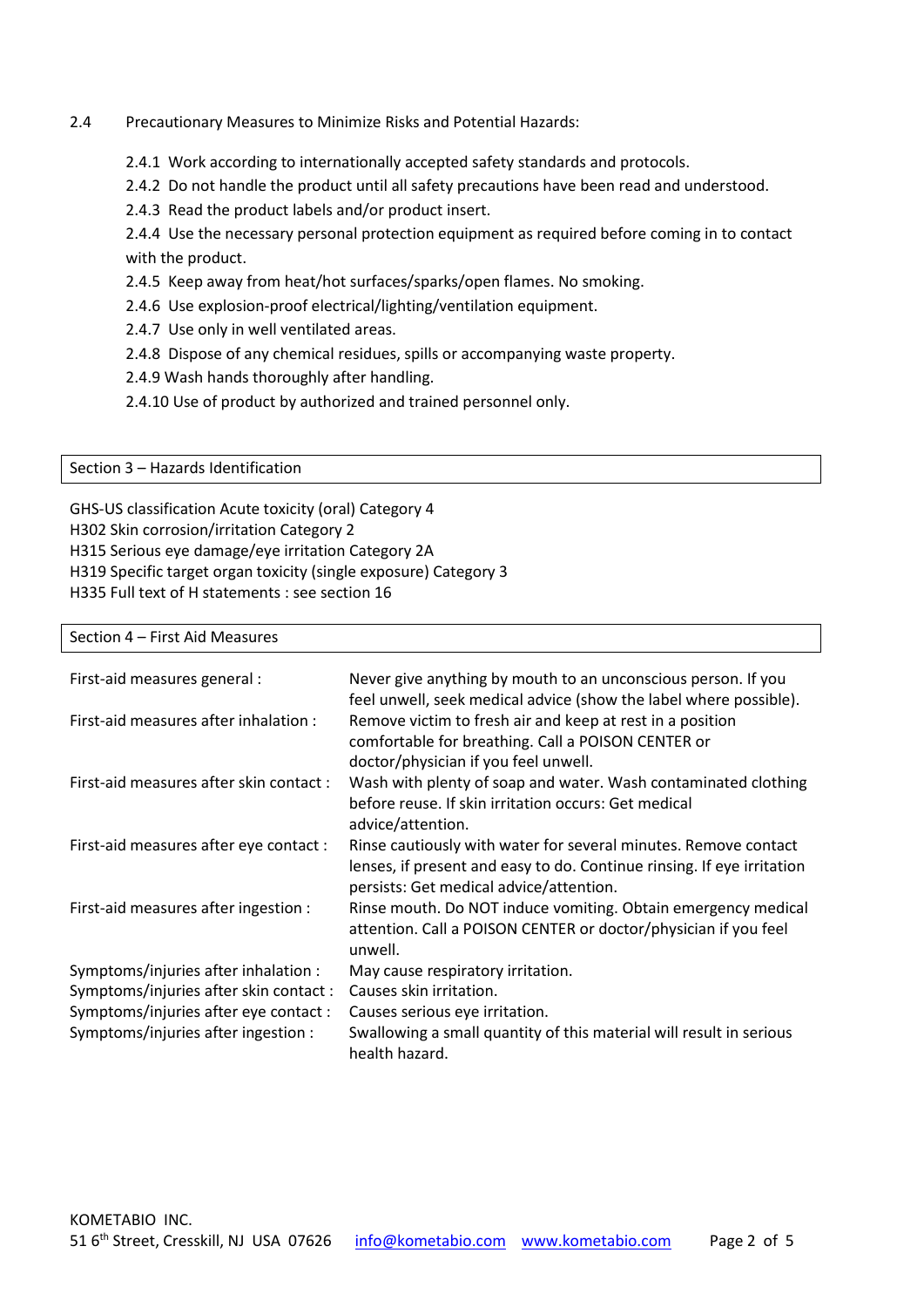Section 5 – Fire Fighting Measures

| 5.1. Extinguishing media                           |                                                            |                                                                                                                                                                                                                           |  |  |
|----------------------------------------------------|------------------------------------------------------------|---------------------------------------------------------------------------------------------------------------------------------------------------------------------------------------------------------------------------|--|--|
|                                                    | Suitable extinguishing media:                              | Foam. Dry powder. Carbon dioxide. Water spray. Sand.                                                                                                                                                                      |  |  |
|                                                    | Unsuitable extinguishing media :                           | Do not use a heavy water stream.                                                                                                                                                                                          |  |  |
|                                                    | 5.2. Special hazards arising from the substance or mixture |                                                                                                                                                                                                                           |  |  |
|                                                    | No additional information available                        |                                                                                                                                                                                                                           |  |  |
|                                                    | 5.3. Advice for firefighters                               |                                                                                                                                                                                                                           |  |  |
| Firefighting instructions :                        |                                                            | Use water spray or fog for cooling exposed containers. Exercise<br>caution when fighting any chemical fire. Prevent fire-fighting<br>water from entering environment.                                                     |  |  |
|                                                    | Protection during firefighting :                           | Do not enter fire area without proper protective equipment,<br>including respiratory protection.                                                                                                                          |  |  |
|                                                    | Section 6 - Accidental Release Measures                    |                                                                                                                                                                                                                           |  |  |
| 6.1                                                | Leak and Spill Procedures:                                 | Wear chemical-resistant gloves. Avoid breathing vapors.<br>Ensure proper ventilation. Absorb spill with inert<br>absorbent and place in closed container or hazardous<br>waste bin for disposal. Wash area after cleaning |  |  |
|                                                    |                                                            | thoroughly after clean-up is completed.                                                                                                                                                                                   |  |  |
|                                                    | Section 7 - Handling and Storage                           |                                                                                                                                                                                                                           |  |  |
|                                                    |                                                            |                                                                                                                                                                                                                           |  |  |
| 7.1                                                | Handling:                                                  | Should be handled by trained personnel. Keep bottles<br>tightly sealed.                                                                                                                                                   |  |  |
| 7.2                                                | Storage:                                                   | Store at 5-30 degrees Celsius. Keep in a dry and well<br>ventilated place. Dispose after usage.                                                                                                                           |  |  |
|                                                    |                                                            |                                                                                                                                                                                                                           |  |  |
| Section 8 - Exposure Controls/Personal Protections |                                                            |                                                                                                                                                                                                                           |  |  |
| 8.1                                                | <b>Engineering Controls:</b>                               | Use with adequate ventilation.                                                                                                                                                                                            |  |  |
| 8.2                                                | Personal Protective Equipment:                             |                                                                                                                                                                                                                           |  |  |
|                                                    | 8.2.1 Respiratory Protection:                              | Not applicable.                                                                                                                                                                                                           |  |  |
|                                                    | 8.2.2 Eye Protection:                                      | Safety glasses.                                                                                                                                                                                                           |  |  |
|                                                    | 8.2.3 Skin Protection:                                     | Lab coat, gloves.                                                                                                                                                                                                         |  |  |
| 8.3                                                | <b>General Hygiene Considerations:</b>                     | Wash hands with soap and water after use.                                                                                                                                                                                 |  |  |
| 8.4                                                | <b>Exposure Limits:</b>                                    |                                                                                                                                                                                                                           |  |  |
|                                                    | 8.4.1 ACGIH TLV-TWA                                        | Not available                                                                                                                                                                                                             |  |  |
|                                                    | 8.4.2 OSHA PEL-TWA                                         | Not available                                                                                                                                                                                                             |  |  |
|                                                    |                                                            |                                                                                                                                                                                                                           |  |  |

| Section 9 - Physical/Chemical Properties |                        |                             |  |
|------------------------------------------|------------------------|-----------------------------|--|
| 9.1                                      | Appearance:            | Clear solution              |  |
| 9.2                                      | Odor:                  | <b>Odorless</b>             |  |
| 9.3                                      | <b>Physical State:</b> | Liquid                      |  |
| 9.4                                      |                        | 4 -6 10% solution at 25°C   |  |
|                                          | pH:                    |                             |  |
| 9.5                                      | <b>Boiling Point:</b>  | $~\sim$ 100 degrees Celsius |  |
| 9.6                                      | <b>Melting Point:</b>  | Not applicable              |  |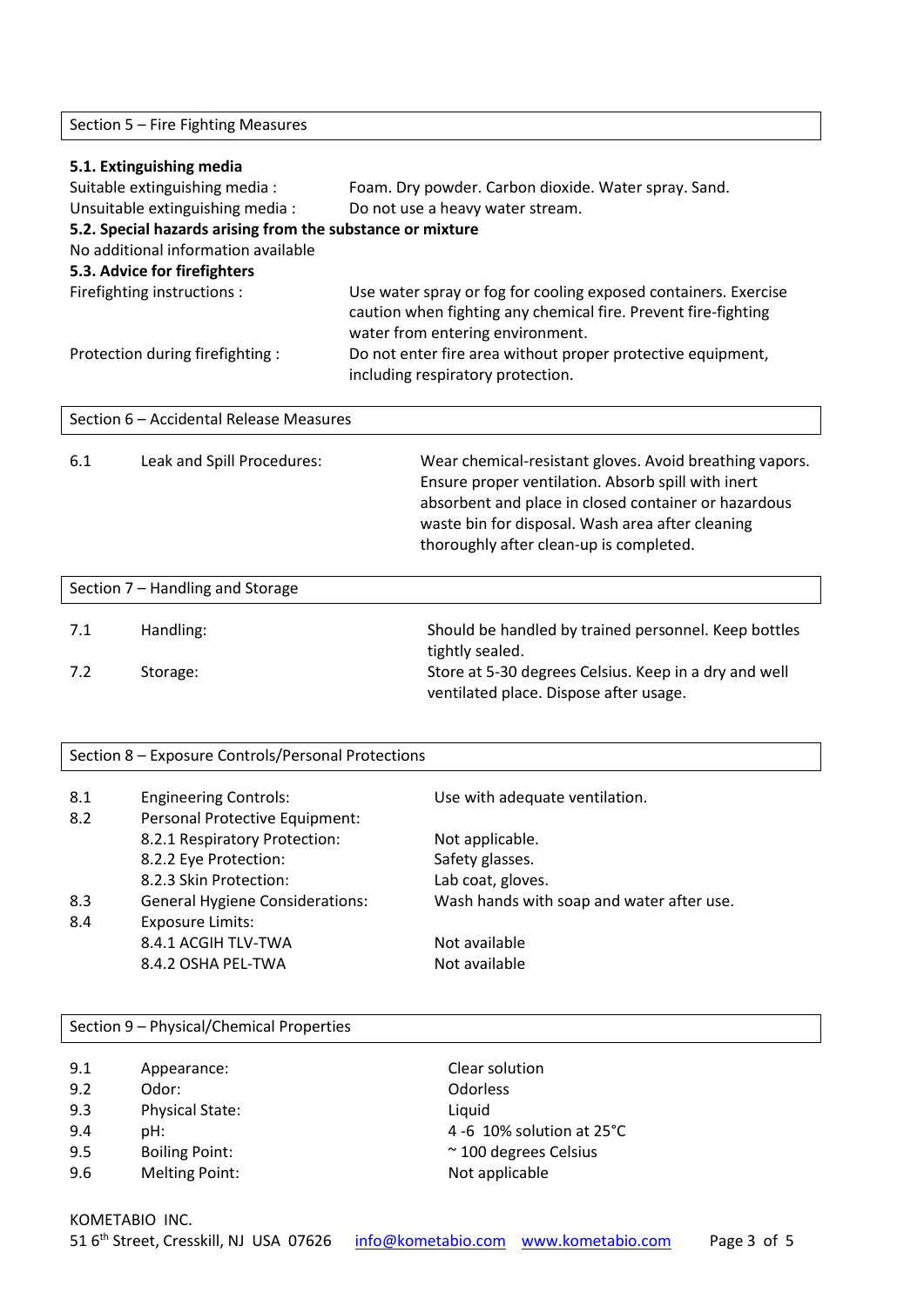| 9.7 | <b>Freezing Point:</b> | Not data available |
|-----|------------------------|--------------------|
| 9.8 | Vapor Pressure:        | Not applicable     |
| 9.9 | Vapor Density:         | Not applicable     |

- 
- 9.10 Specific Gravity: Not applicable
- 9.11 Evaporation Rate: Not applicable
- 9.12 Solubility in Water: Not applicable
- 9.13 Odor Threshold: Not applicable
- 9.14 Coefficient of Water/Oil Distribution: Not applicable

Section 10 – Stability / Reactivity

- 10.1 Chemical Stability: Stable under recommended storage specs
- 10.2 Conditions to Avoid: Not available
- 10.3 Incompatibility (Material to avoid): Oxidizing agent. Acid
- 10.4 Hazardous Decomposition/By-Product: Not available
- 10.5 Hazardous Polymerization: Not available

Section 11 – Toxicological Information

| 11.1  | <b>Effects of Short Term Exposure:</b> | Not available |
|-------|----------------------------------------|---------------|
| 11.2  | Effects of Long Term Exposure:         | Not available |
| 11.3  | Irritancy of Product:                  | Not available |
| 11.4  | Sensitization of Product:              | Not available |
| 11.5  | Carcinogenicity:                       | Not available |
| 11.6  | <b>Reproductive Toxicity:</b>          | Not available |
| 11.7  | Teratogenicity and Embryotoxicity:     | Not available |
| 11.8  | Mutagenicity:                          | Not available |
| 11.9  | Name of Toxicologically Synergistic    | Not available |
|       | Products:                              |               |
| 11.10 | LD50 (specify species and route):      | Not available |
| 11.11 | LC50 (specify species):                | Not available |

Section 12 – Ecological Information

12.1 Not available

Section 13 – Disposal Considerations

13.1 Waste Disposal Method: Disposal should be in line with existing practices at your institution/clinic. Observe all federal, provincial, and local laws. Offer surplus and nonrecyclable solutions to a licensed disposal company.